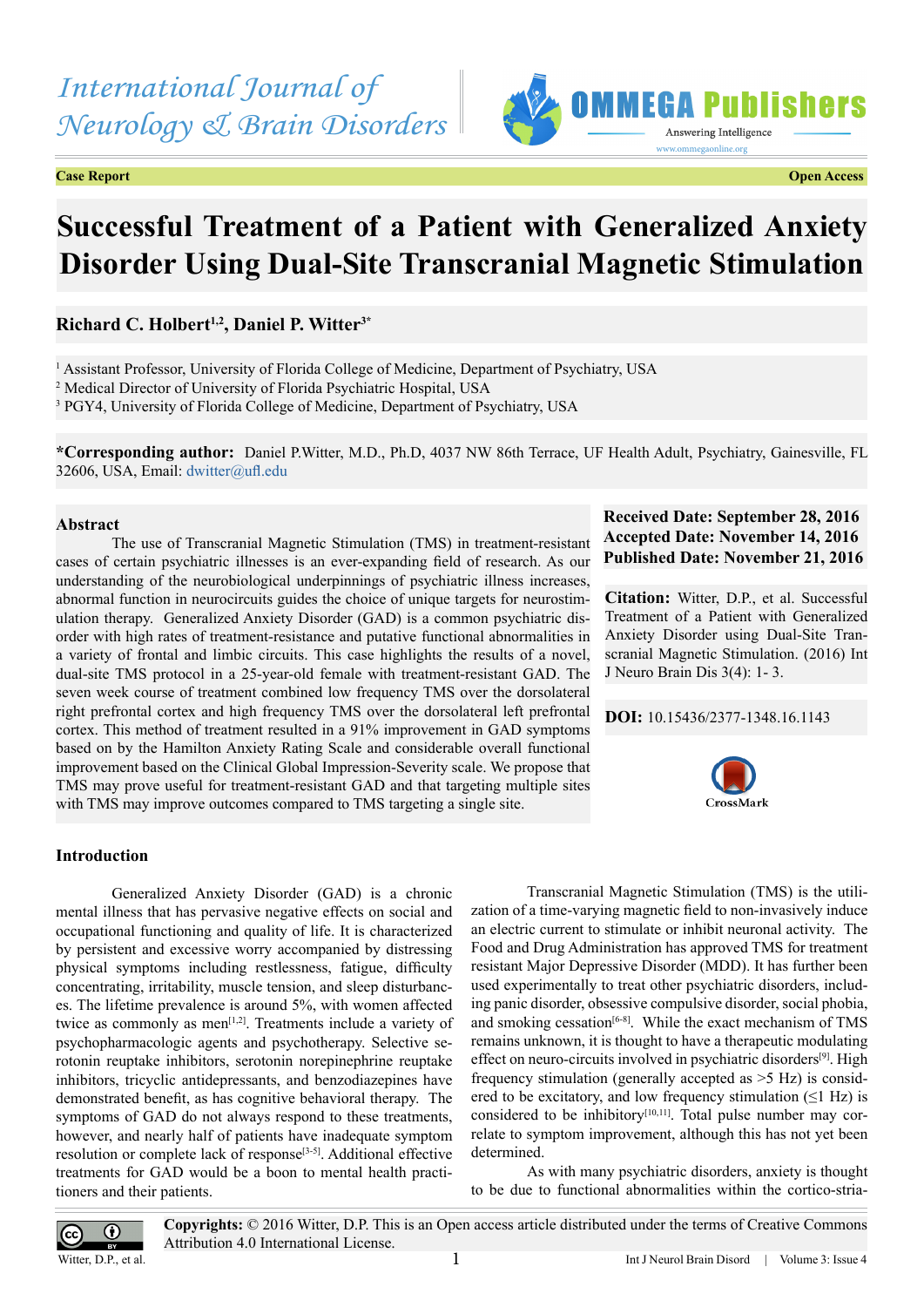Anxiety Disorder using Dual-Site Transcranial Magnetic Stimulation



tal-cortical neurocircuitry[\[4\].](#page-2-5) Neuroimaging studies have indicated abnormalities in the prefrontal cortex region of patients with anxiety<sup>[12,13]</sup>. Furthermore, hyperactivity of the right Dorsolateral Prefrontal Cortex (DLPFC) has been implicated in anxious symptoms, and hypoactivity of the left DLPFC has been associated with abnormal emotional and memory processing in anxious patients[\[14,15\].](#page-2-7) A few exploratory studies have reported improvement in post-traumatic stress disorder and panic disorder symptoms using TMS targeting the right DLPF[C\[8,16\].](#page-2-8) Given the encouraging results of these studies, GAD is now also being examined as an anxiety disorder that may respond to neurostimulation. One open-label case series indicated improvement in GAD symptoms using low frequency TMS over the right prefrontal cortex[\[4\]](#page-2-5). Another study reported symptom improvement in patients with comorbid GAD and MDD treated with TMS targeting the right DLPFC in addition to the left DLPFC, the latter being the most commonly used site for TMS in MDD<sup>[17]</sup>. In this case report, we describe the successful treatment of GAD symptoms leading to significant improvement in social functioning using low frequency (inhibitory) stimulation of the right DFPLC and high frequency (excitatory) stimulation at the left DFPLC. Of note, we also used a higher total pulse number than is generally reported for TMS studies.

# **Case Report**

Our patient was a 25-year-old female who presented with symptoms of anxiety and generalized worry since early adolescence accompanied by severe muscle tension, decreased concentration, and easy fatigue. She was living alone at the time of the study with financial support from her parents and was essentially housebound due to her anxiety. She met criteria for GAD at the time of the study based on a diagnostic interview as per the DSM-5[\[18\].](#page-2-10) Her initial Hamilton Anxiety Rating Scale  $(HAM-A)^{[19]}$  score was 32. While she denied depression at the time of the study, she had been diagnosed with MDD in the past. She scored a nine on her initial Montgomery Asberg Depression Rating Scale (MADRS)<sup>[20]</sup> and a five on the Clinical Global

**Table 1:** Scores of Ratings Scales throughout Treatment.

Impression-Severity scale (CGI-S)<sup>[21]</sup>. She had no other comorbidpsychiatric or substance use disorders or medical issues. She was taking extended-release venlafaxine 225 milligrams daily prior to the study and continued this medication during TMS treatment.

TMS was performed using the Neuronetics Neuro Star(NNS) TMS System after appropriate informed consent was obtained. Motor Threshold (MT) was determined using the NNS Therapy System standardized method. The patient received a total of 40 daily treatments. For the first four weeks, she received 19 treatments of 1200 pulses of low frequency TMS at 1 Hz and 120% MT over the right DLPFC. The rating scales above were used to assess symptoms throughout the course of treatment. Scores are presented in Table 1. The patient began to show some benefit at the end of the second week of treatment. She reported feeling less anxious and tense and was more interactive with her family and friends. These initial improvements appeared to plateau by the fourth week of treatment. It was decided at this time to also treat the left DLPFC with high frequency TMS. While this generally means a frequency of  $\geq$  5Hz, she was only able to tolerate 3 Hz due to discomfort. The discomfort from the 3 Hz quickly resolved but she did not want to attempt to increase it. The remaining 21 treatments were performed with 1200 pulses at 1 Hz and 120% MT over the right dorsolateral lateral prefrontal cortex and 1800 pulses at three and 120% MT over the left dorsolateral prefrontal cortex. The patient showed continued improvement during her treatment until the end of the eightweek course of treatment. In total, 48,000 pulses at 1 Hz were delivered to the right dorsolateral prefrontal cortex and 37,800 pulses at 3 Hz were delivered to the left dorsolateral prefrontal cortex. HAM-A scores decreased 91% over the course of treatment. MADRS scores indicated an improvement of 89%. CGI-S score showed a 60% improvement. Her day-to-day functioning had markedly improved by the end of the treatment, and she was able to fully engage with family and friends and had even begun to look for a job. She was ultimately lost to subsequent follow up as she lived in a different city to which she returned following the study.

|              | <b>Prior to</b><br><b>Treatment</b> | Week 1 | Week 2 | Week 3 | Week 4 | Week 5 | Week 6 | Week 7 | End of<br><b>Treatment</b> |
|--------------|-------------------------------------|--------|--------|--------|--------|--------|--------|--------|----------------------------|
| <b>HAM-A</b> | 32                                  | 30     | 23     | 12     |        | 10     |        |        |                            |
| <b>MADRS</b> |                                     |        |        |        |        |        |        |        |                            |
| <b>CGI-S</b> |                                     |        |        |        |        |        |        |        |                            |

HAM-A: Hamilton Anxiety Rating Scale. MADRS: Montgomery Asberg Depression Rating Scale. CGI-S Clinical Global Impression-Severity scale

As our understanding of psychiatric disorders evolves, abnormalities in neuro circuits continue to be implicated. TMS has emerged as a non-invasive tool to modulate a faulty circuit by targeting a specific brain region within the circuit. Individual circuits do not act independently of other circuits, however, and there is frequently overlap between circuit components or modulation of one circuit by another. Based upon the theoretical neurobiological underpinnings of anxiety as well as the results of the few, but growing number of studies of TMS in GAD, we targeted both the right and left DLPFCs in this case. Furthermore, acting on the hypothesis that pulse number and symptom improvement may be correlated, we also provided a greater number of total pulses than are typically reported in TMS cases. This unique protocol of dual-site TMS utilizing a greater total pulse number produced significant symptomatic relief in our patient with GAD. While larger trials need to be completed to further substantiate these results, we suggest that TMS may be a potentially beneficial clinical therapy for treatment-resistant GAD and that dual-site TMS may provide improved results compared to the standard single-site model of TMS in psychiatric disorders. Finally, additional studies would be beneficial in elucidating the relationship between pulse number and symptom improvement.